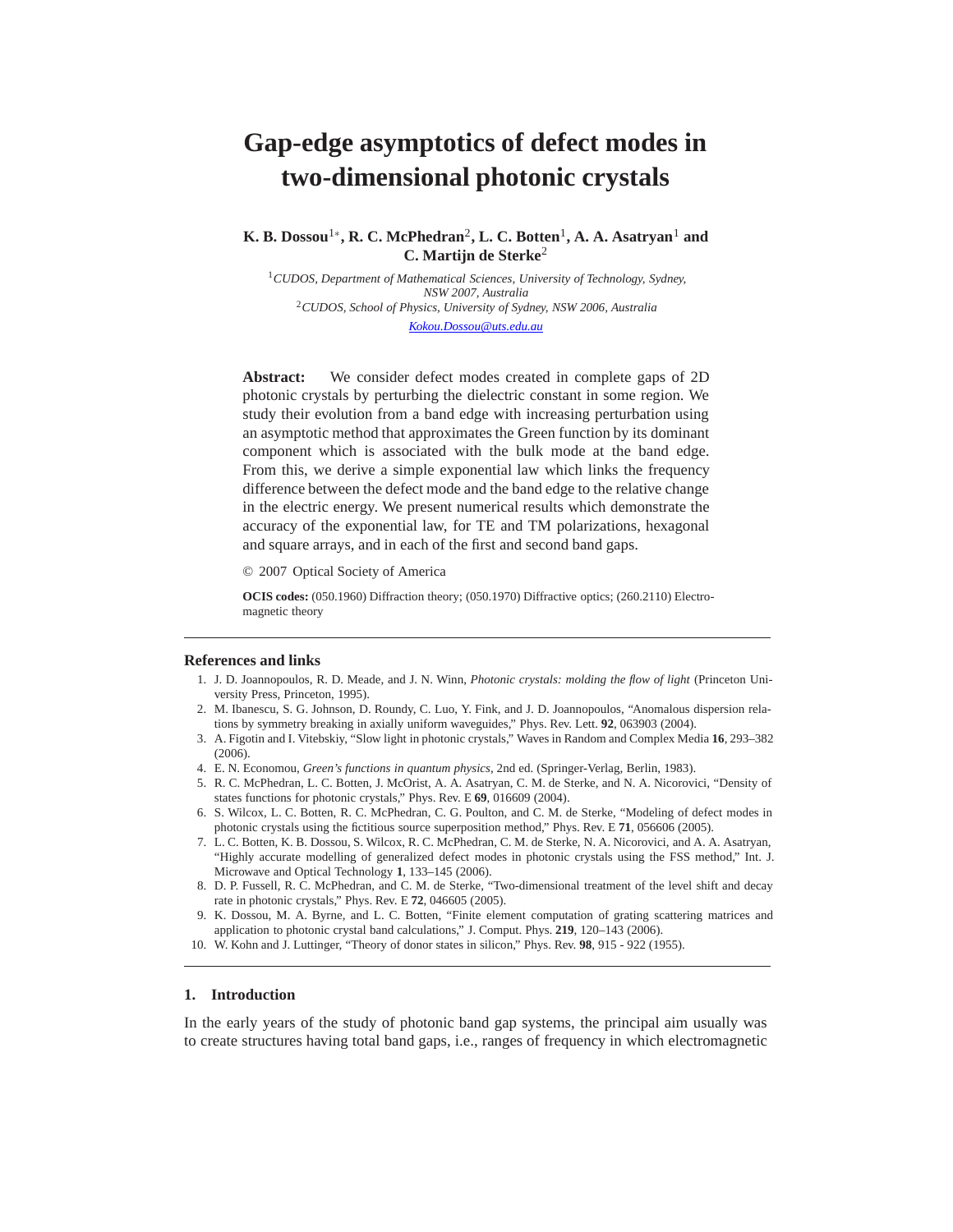waves were non-propagating irrespective of their direction. With this achieved, researchers went on to study the creation of defects in photonic crystals [1] that form the foundation of useful devices such as cavities, waveguides, etc. In recent years, a number of workers have turned their attention to unusual properties of photonic crystals in frequency ranges for which electromagnetic waves can propagate, e.g., high dispersion and slow light. The latter case has drawn attention [2, 3] to the band-edge properties of photonic crystals, where manipulation of the photonic dispersion relation for frequencies very close to a band gap edge can lead to low group velocities over extended frequency ranges.

Here, we direct our attention to the gap-edge properties of photonic crystals, and in particular to the properties of defect modes in two-dimensional (2D) photonic crystals, created by making a small perturbation of small, finite extent in an otherwise infinite, periodic photonic crystal (PC). Such defect modes are well understood for electrons [4], and since the wave equation and the boundary conditions are similar for the 2D electromagnetic case in which the electric field is polarized parallel to the cylinder axes (i.e.,  $E_{\parallel}$  or TM polarization), one might be confident that the behaviour for electrons should carry over to photons. However, for an electric field polarized perpendicular to the axes (i.e,  $H_{\parallel}$  or TE polarization), the boundary conditions for electrons and photons differ, and so it is an open issue whether the asymptotics for TE polarization are similar to, or quite different from, that for electrons.

The approach we adopt here combines both analytic and numerical studies which yield results that are analogous to those obtained by Economou [4] in quantum mechanics. In particular, the scalar results obtained in Ref. [4] by the tight binding method carry over to the vector case for photons. Our method requires us to express the Green function as the superposition of quasiperiodic field problems [5]. We show that in the vicinity of a band edge, the Green function in this 2D system is dominated by the contribution of the edge mode, which has a logarithmic dependence on the frequency difference between the given frequency and the band edge frequency. The domination of the Green function by the contribution of a single mode is a key requirement of the method, allowing us to undertake a first-order perturbation treatment, and leading to the exponential dependence of the difference between the defect mode frequency and the frequency of the band edge on the reciprocal of the defect perturbation parameter.

The numerical studies discussed in Secs 3 and 4 exploit the Fictitious Source Superposition (FSS) method [6, 7] that we developed especially for the purpose of studying the characteristics of highly extended defect modes that occur near band edges. In Sec. 4, we consider a range of examples for both TM and TE polarizations, for square and hexagonal lattices, and for the first and second band gaps, and show that the analytically derived exponential dependence holds quite generally for 2D photonic crystals and accurately fits the evolution of the defect mode with increasing perturbation.

### **2. Analytic method**

We consider a two-dimensional photonic crystal (PC), specified by periodically varying functions  $n(r)$  and  $\varepsilon(r) = n^2(r)$ , respectively giving the refractive index and dielectric constant (permittivity) in the array. In our treatment, we assume that  $\varepsilon(r)$  is a real function of position so that the system is lossless. The Green function for the PC is expanded as a superposition of quasiperiodic Green functions. In turn, each of these is expanded in the basis of Bloch functions  $\{\psi_m(\mathbf{k}_0, \mathbf{r})\}$  which obey the Helmholtz equation, the Bloch condition associated with the Bloch vector  $k_0$ , and polarization dependent boundary conditions on the interfaces between cylindrical inclusions and the matrix material in which they are placed.

We introduce functions characterizing the field  $(\psi)$  in the PC: for TM  $(E_{\parallel})$  polarization, we define  $\psi = E_z$ ,  $p(\mathbf{r}) = 1$ ,  $s(\mathbf{r}) = \varepsilon(\mathbf{r})$ , and, for TE  $(H_{\parallel})$  polarization, we introduce  $\psi = H_z$ ,  $p(\mathbf{r}) = 1/\varepsilon(\mathbf{r})$ ,  $s(\mathbf{r}) = 1$ . In terms of these, the Helmholtz equation, for either polarization, can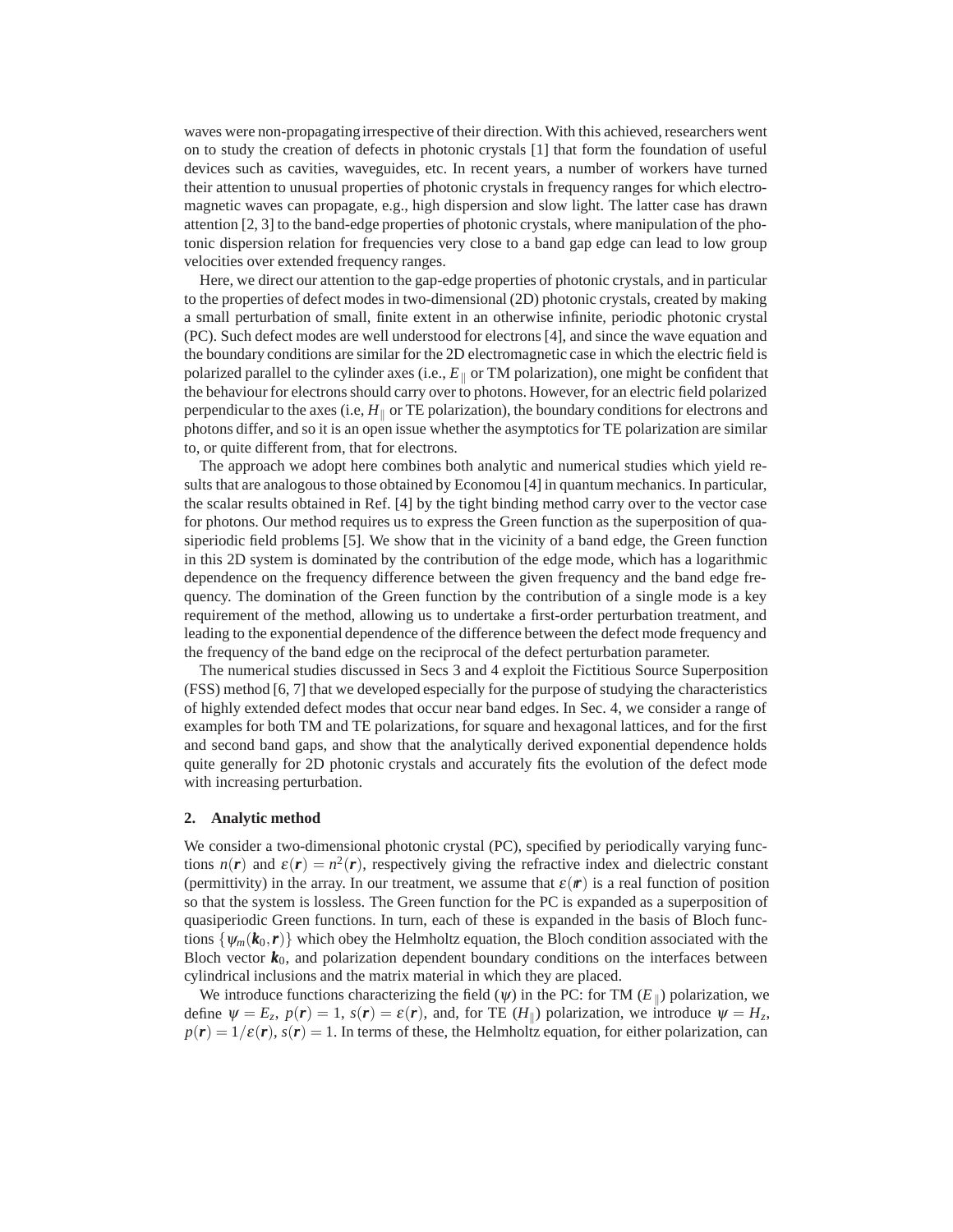

Fig. 1. Band surface for TE polarization for a hole-type hexagonal lattice with holes of normalized radius  $a/d = 0.2$  and refractive index  $n_c = 1$ , in a background of refractive index  $n_b = 3$ . The frequency range corresponds to the lower edge of the first band gap shown in Fig. 3 (b), and shows the maxima (in red) at the six equivalent *K* points that characterize the band edge.

be written as

$$
\mathscr{L}\psi_m(\boldsymbol{k}_0,\boldsymbol{r})=-\frac{\omega_m^2}{c^2}\psi_m(\boldsymbol{k}_0,\boldsymbol{r}),
$$
\n(1)

where  $\mathscr L$  is the operator

$$
\mathscr{L}\psi(\mathbf{k}_0,\mathbf{r})=\frac{1}{s(\mathbf{r})}\nabla\cdot(p(\mathbf{r})\nabla\psi(\mathbf{k}_0,\mathbf{r})),
$$
\n(2)

which is Hermitian with respect to the inner product

$$
\langle \psi, \phi \rangle = \frac{1}{A_{\text{WSC}}} \int_{\text{WSC}} s(\mathbf{r}) \, \psi(\mathbf{k}_0, \mathbf{r}) \, \phi^*(\mathbf{k}_0, \mathbf{r}) \, d^2 \mathbf{r}, \tag{3}
$$

where the integration runs over the Wigner-Seitz (WSC) cell. The Bloch functions  $\{\psi_m\}$  are orthogonal with respect to this inner product and satisfy

$$
\langle \psi_n, \psi_m \rangle = M_n \delta_{nm}, \qquad (4)
$$

where  $M_n = \langle \psi_n, \psi_n \rangle$ .

The Green function *G* that we require represents the electromagnetic field corresponding to a single source at a point  $r'$ , and satisfies the differential equation

$$
\nabla \cdot (p(\mathbf{r}) \nabla G(\mathbf{r}, \mathbf{r}'; \omega)) + \frac{\omega^2}{c^2} s(\mathbf{r}) G(\mathbf{r}, \mathbf{r}'; \omega) = \delta(\mathbf{r} - \mathbf{r}'),
$$
\n(5)

that holds everywhere, also encapsulating the field continuity conditions. It is expressed as a superposition [5] of the quasiperiodic Green functions (expanded in the Bloch mode basis), with the superposition requiring an integration over the 2D Brillouin zone (BZ)

$$
G(\mathbf{r}, \mathbf{r}'; \omega) = \frac{c^2}{4\pi^2} \sum_{l} \frac{1}{M_l} \int_{\text{BZ}} \frac{\psi_l(\mathbf{k}_0, \mathbf{r}) \psi_l^*(\mathbf{k}_0, \mathbf{r}')} {\omega^2 - \omega_l^2(\mathbf{k}_0)} d^2 \mathbf{k}_0.
$$
 (6)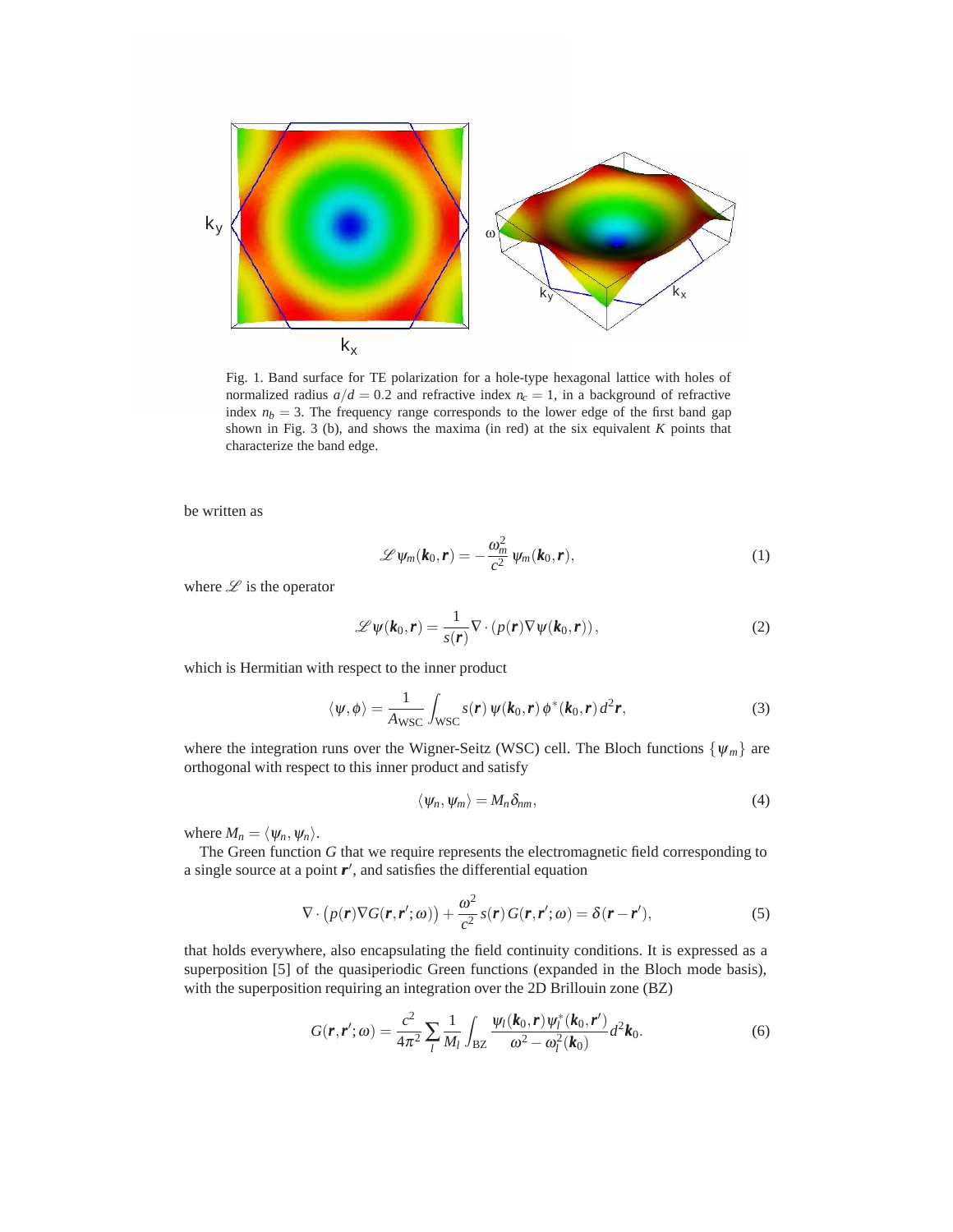We next consider the situation where the frequency  $\omega$  lies in a complete band gap, and close to a gap edge which has the frequency  $\omega_L$ , using L to denote the closest band to the frequency <sup>ω</sup>. We begin with the simplest (nondegenerate) case for which the band edge occurs when the Bloch vector  $\mathbf{k}_0 = \mathbf{k}_L$ . To lowest order, we will assume that the  $L^{\text{th}}$  band surface is parabolic near its edge, i.e.,

$$
\omega_L(\mathbf{k}_0) = \omega_L + \frac{1}{2C_L} |\mathbf{k}_0 - \mathbf{k}_L|^2 + ..., \qquad (7)
$$

where*CL* characterizes the band curvature and is equivalent to the effective mass of the electron in semiconductor theory. Using this parabolic form, we can approximate the required integral in Eq. (6) to leading order. When the band edge corresponds to a single, nondegenerate Bloch vector  $k_0$  that is contained completely within the Brillouin zone (BZ), we have

$$
\int_{\text{BZ}} \frac{\psi_L(\boldsymbol{k}_0, \boldsymbol{r}) \psi_L^*(\boldsymbol{k}_0, \boldsymbol{r}^\prime)}{\omega - \omega_L - \frac{1}{2C_L} |\boldsymbol{k}_0 - \boldsymbol{k}_L|^2} d^2 \boldsymbol{k}_0 \approx \psi_L(\boldsymbol{k}_L, \boldsymbol{r}) \psi_L^*(\boldsymbol{k}_L, \boldsymbol{r}^\prime) \int_{\text{BZ}} \frac{e^{i(\boldsymbol{k}_0 - \boldsymbol{k}_L) \cdot (\boldsymbol{r} - \boldsymbol{r}^\prime)}}{\omega - \omega_L - \frac{1}{2C_L} |\boldsymbol{k}_0 - \boldsymbol{k}_L|^2} d^2 \boldsymbol{k}_0
$$
  
 
$$
\approx 2\pi C_L \ln |\omega - \omega_L| \psi_L(\boldsymbol{k}_L, \boldsymbol{r}) \psi_L^*(\boldsymbol{k}_L, \boldsymbol{r}^\prime) + O(|\omega - \omega_L|^0). \quad (8)
$$

The presence of the logarithm term [5, 8] in Eq. (8) ensures that the contribution from band edge *L* to the Green function (6) dominates all other contributions, provided that  $\omega$  is very close to  $\omega_L$ . We thus deduce

$$
G(\mathbf{r}, \mathbf{r}'; \omega) \simeq G_L(\mathbf{r}, \mathbf{r}'; \omega) \simeq \frac{c^2 C_L}{4\pi \omega_L M_L} \psi_L(\mathbf{k}_L, \mathbf{r}) \psi_L^*(\mathbf{k}_L, \mathbf{r}') \ln |\omega - \omega_L|.
$$
 (9)

In cases of high symmetry, the band edge can correspond to several values of  $k_0$ , each of which can contribute to the Green function. For example, for a hexagonal lattice, the lower edge of the first band gap (see Fig. 1) is characterized by maxima in the frequency surface at the six equivalent *K* points of the BZ, with each necessitating an integration over an internal angle of  $\phi_{L,i} = 2\pi/3$ . Correspondingly, the upper edge of this band gap is characterized by minima at the six equivalent *M* points, each with internal angle  $\phi_{L,i} = \pi$ . Accordingly, the expression on the right hand side of Eq.  $(9)$ , corresponding to the single Bloch vector  $k<sub>L</sub>$ , must thus be replaced by a sum over those  $k_{L,i}$  values that correspond to the band edge, with each contribution weighted by  $\theta_{L,j} = \phi_{L,j}/(2\pi)$ .

The final step in the derivation of the dispersion relation for the defect mode (when it is close to the band edge) is to apply Green's Theorem to an infinite photonic crystal in which the dielectric constant distribution is perturbed in some region  $C_0$  to create the defect mode. The defect mode, which is localized and tends to zero exponentially with increasing distance from *C*<sub>0</sub>, satisfies the Helmholtz equation  $\nabla \cdot (\tilde{p}(\mathbf{r}) \nabla \psi(\mathbf{r})) + (\omega^2/c^2)\tilde{s}(\mathbf{r}) \psi(\mathbf{r}) = 0$ , in which the perturbation is characterized by the quantities  $\tilde{p}(\mathbf{r})$  and  $\tilde{s}(\mathbf{r})$ .

Then, using Green's Theorem, we may derive the exact result

$$
\psi(\mathbf{r}) = -\int_{C_0} \left( p(\mathbf{r}') - \tilde{p}(\mathbf{r}') \right) \nabla \psi(\mathbf{r}') \cdot \nabla G(\mathbf{r}, \mathbf{r}'; \omega) d^2 \mathbf{r}' +
$$

$$
+ \frac{\omega^2}{c^2} \int_{C_0} \left( s(\mathbf{r}') - \tilde{s}(\mathbf{r}') \right) \psi(\mathbf{r}') G(\mathbf{r}, \mathbf{r}'; \omega) d^2 \mathbf{r}'.
$$
(10)

Up to this point, the treatment is general, applying to both TE and TM polarizations. We now consider the special case of TE  $(H_{\parallel})$  polarization, for which  $p(\mathbf{r}') = 1/\varepsilon(\mathbf{r}')$ ,  $\tilde{p}(\mathbf{r}') = 1/\tilde{\varepsilon}(\mathbf{r}')$ , and  $s(\mathbf{r}') = \tilde{s}(\mathbf{r}') = 1$ , and substituting into Eq. (10) the leading order estimate (9) for *G*, we obtain

$$
\psi(\boldsymbol{r}) \quad \simeq \quad -\sum_j \theta_{L,j} \psi_L(k_{L,j}, \boldsymbol{r}) \ln |\omega - \omega_L| \frac{c^2 C_{L,j}}{4 \pi \omega_L M_{L,j}} \times
$$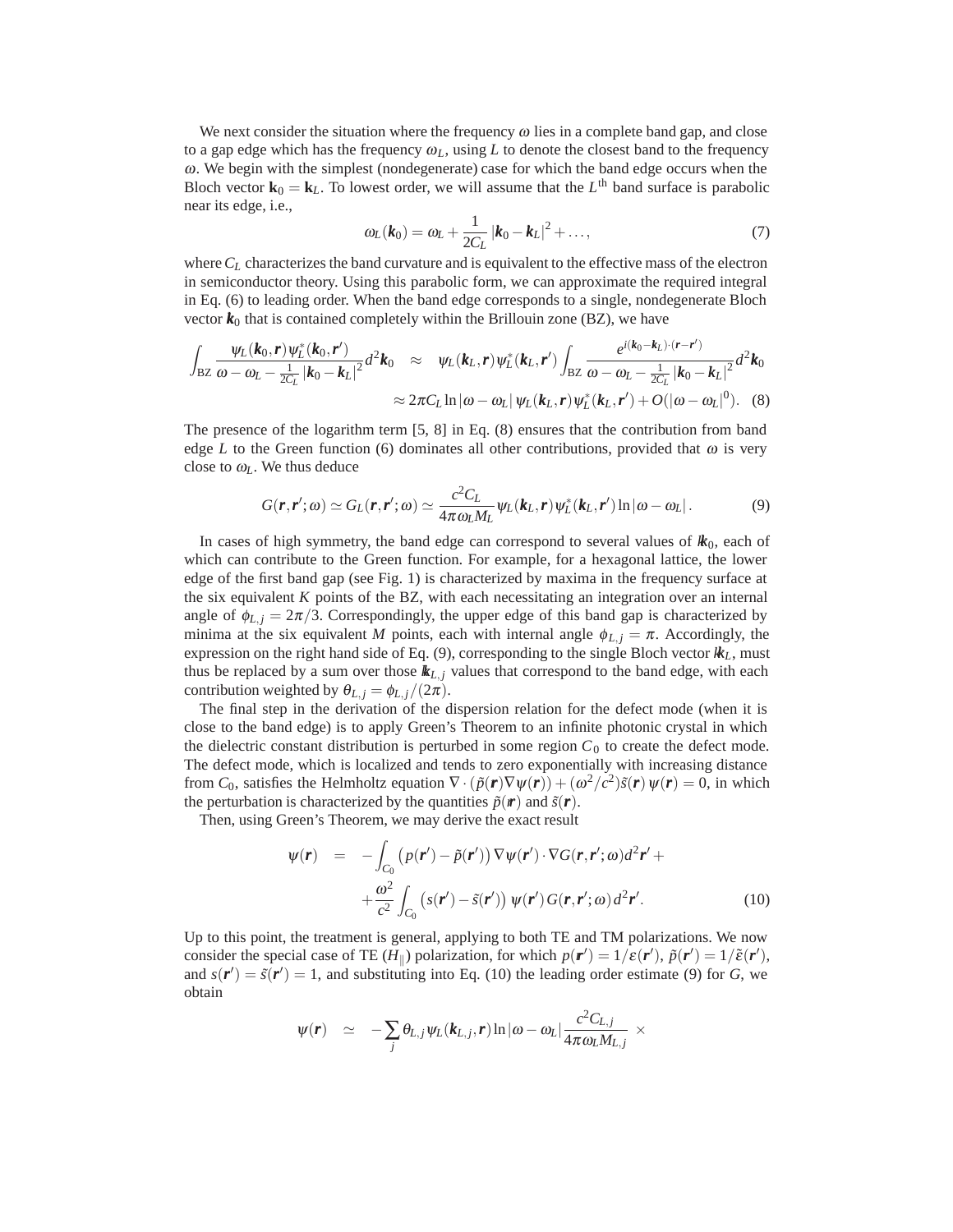$$
\times \int_{C_0} \frac{\tilde{\varepsilon}(\mathbf{r}') - \varepsilon(\mathbf{r}')}{\tilde{\varepsilon}(\mathbf{r}')\varepsilon(\mathbf{r}')} \nabla \psi(\mathbf{r}') \cdot \nabla \psi_L^*(\mathbf{k}_{L,j}, \mathbf{r}') d^2 \mathbf{r}',\tag{11}
$$

where *j* sums over all values of  $\mathbf{k}_0 = \mathbf{k}_{L,i}$  that correspond to the edge of band *L*. The evaluation of this expression requires some delicacy, given the dependence on both the geometry of the Wigner-Seitz cell and the spatial characteristics of the mode. However, expression (11) simplifies considerably in cases of high symmetry, since the bulk modes at the band edge can be obtained from one another by an appropriate rotation transformation.

We now follow a particular example in order to outline clearly the approach, and which also allows us to infer some general conclusions. We consider the lower edge of the band gap, shown in Fig. 1, for a hexagonal lattice, which is associated with the six equivalent *K* points of the BZ. The  $\Psi_{L,i}$  are almost circular symmetric near the cylinder and so may be taken to be effectively identical in the vicinity of  $C_0$ . Furthermore, for this case,  $\theta_{L,i} = 1/3$ ,  $C_{L,i} = C_L$ , and  $M_{L,i} = M_L$ , for all *j*.

We now work in the framework of first order perturbation theory, in which the eigenfunctions are not perturbed while the eigenvalues may vary. Accordingly, we make the approximation  $\psi(r) = \psi(k_{L,1}, r)$ , corresponding to a particular mode. The sum in Eq. (11) now contains 6 identical terms each of which are weighted by  $\theta_{L,i} = 1/3$ . This leads us to define a geometry factor  $f_L$ , for which here  $f_L = 6 \times 1/3 = 2$ . Of course, for a singularity that is completely enclosed within the BZ,  $f_L = 1$ .

We can further simplify the combination of the integral of Eq. (11) and the normalization term  $M_L$  by noting that the transverse resolute of the electric field is  $\mathbf{E}_t = -i(\hat{z} \times \nabla \psi)/(\omega \varepsilon)$ . Thus, for all *j*, this leads to

$$
\frac{1}{M_L} \int_{C_0} \frac{\tilde{\varepsilon}(\mathbf{r}') - \varepsilon(\mathbf{r}')}{\tilde{\varepsilon}(\mathbf{r}')\varepsilon(\mathbf{r}')} \nabla \psi_{L,1} \cdot \nabla \psi_{L,j}^* d^2 \mathbf{r}' = \frac{A_{\text{WSC}} \omega_L^2}{c^2} \frac{\int_{C_0} (\tilde{\varepsilon}(\mathbf{r}') - \varepsilon(\mathbf{r}')) \|\mathbf{E}(\mathbf{k}_{L,1}, \mathbf{r}')\|^2 d^2 \mathbf{r}'}{\int_{\text{WSC}} \varepsilon(\mathbf{r}') \|\mathbf{E}(\mathbf{k}_{L,1}, \mathbf{r}')\|^2 d^2 \mathbf{r}'} (12)
$$

after recasting the normalization factor as

$$
M_L = \frac{1}{A_{\text{WSC}}} \int_{\text{WSC}} |\psi_{L,j}|^2 d^2 \mathbf{r}' = \frac{c^2}{A_{\text{WSC}} \omega_L^2} \int_{\text{WSC}} \frac{1}{\varepsilon(\mathbf{r}')} ||\nabla \psi_{L,j}||^2 d^2 \mathbf{r}',\tag{13}
$$

which follows from the differential equation and an application of Green's Theorem. Apart from the factor  $c^2/\omega_L^2$ , the result in Eq. (12) is the ratio of the change in the electric energy  $(\int \mathbf{E} \cdot \mathbf{D} d^2 r)$  resulting from the defect, to the electric energy of the unperturbed mode within the Wigner-Seitz cell. Since the perturbed dielectric constant  $\tilde{\varepsilon}(\mathbf{r})$  differs from  $\varepsilon(\mathbf{r})$  only in the region  $C_0$ , it follows that the integral in the numerator can be calculated over the entire Wigner-Seitz cell. Thus,

$$
\frac{1}{\ln|\omega - \omega_L|} = -\frac{1}{S} \frac{\delta \mathscr{E}_{\text{WSC}}}{\mathscr{E}_{\text{WSC}}} = -\frac{1}{S} \frac{\int_{\text{WSC}} \delta \varepsilon(\mathbf{r}') ||\mathbf{E}(\mathbf{k}_{L,1}, \mathbf{r}') ||^2 d^2 \mathbf{r}'}{\int_{\text{WSC}} \varepsilon(\mathbf{r}') ||\mathbf{E}(\mathbf{k}_{L,1}, \mathbf{r}') ||^2 d^2 \mathbf{r}'},\tag{14}
$$

in which  $\mathscr E$  denotes the electric energy contained within the region specified by the subscript and

$$
S = \frac{4\pi}{A_{\rm WSC}\omega_L|C_L|f_L} = \frac{2}{\omega_L N_L},\tag{15}
$$

where  $N_L = |C_L| f_L A_{WSC} / (2\pi)$  is the Density of States at the band edge *L* [4, 5].

Finally, we find the most general form of the result for the frequency shift generated by the introduction of a defect in terms of the relative change in the electric energy as

$$
|\omega - \omega_L| = \mathscr{A} \exp\left(-\frac{S}{\delta \mathscr{E}_{WSC}/\mathscr{E}_{\text{WSC}}}\right),\tag{16}
$$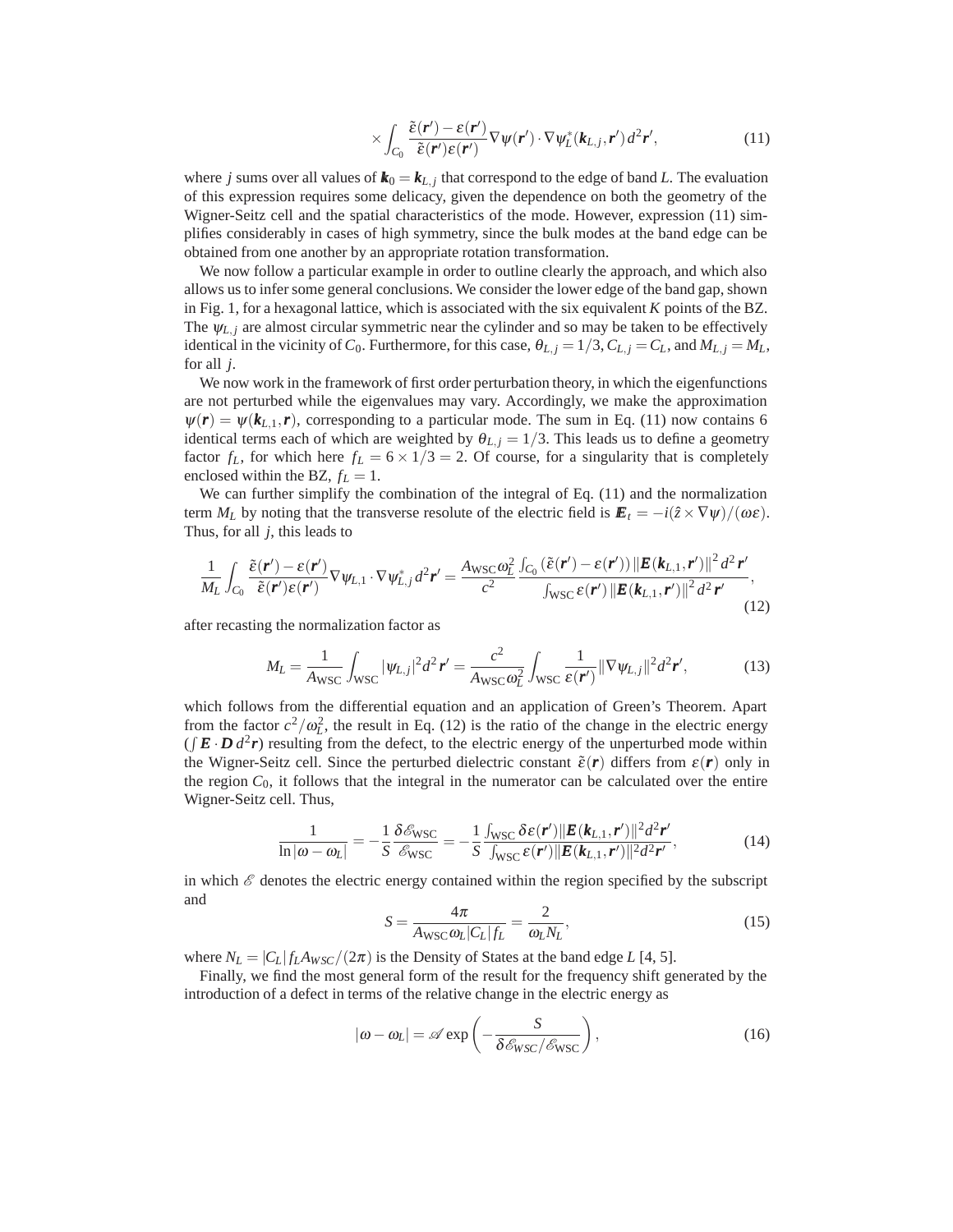where  $\mathscr A$  is a constant which cannot be determined from first order perturbation theory. The results in the form presented in Eq. (16) are entirely general, applying also for TM polarization. We briefly outline the derivation in this case which is somewhat simpler because it involves directly the electric field component  $\psi = E_z$ . We now have  $p(\mathbf{r}') = \tilde{p}(\mathbf{r}') = 1$ ,  $s(\mathbf{r}') = \varepsilon(\mathbf{r}')$  and  $\tilde{s}(\mathbf{r}') = \tilde{\epsilon}(\mathbf{r}')$  and, as for TE polarization, the substitution of these relations into Eq. (10) leads to

$$
\psi(\mathbf{r}) \simeq -\sum_{j} \theta_{L,j} \psi_{L}(\mathbf{k}_{L,j}, \mathbf{r}) \ln |\omega - \omega_{L}| \frac{c^{2} C_{L,j}}{4 \pi \omega_{L} M_{L,j}} \times \\ \times \int_{C_{0}} (\tilde{\varepsilon}(\mathbf{r}') - \varepsilon(\mathbf{r}')) \psi(\mathbf{r}') \psi_{L}^{*}(\mathbf{k}_{L,j}, \mathbf{r}') d^{2} \mathbf{r}' \qquad (17)
$$

for the TM polarization; the relations (14)-(16) then follow from the fact that  $E = (0,0,\psi)$ .

From the general result (16), we may derive particular forms. In Section 4 we consider PCs in which the each unit cell has a constant refractive index  $n<sub>b</sub>$ , except for a circular inclusion which has the refractive index  $n_c$ . For a defect caused by changing the refractive index of a single cylinder to  $n_d$ , we have  $\delta \mathcal{E}_{C_0} / \mathcal{E}_{C_0} = \delta \mathcal{E}_{C_0} / \mathcal{E}_{C_0}$  and so we derive the result

$$
|\omega - \omega_L| = \mathscr{A} \exp\left(-\frac{\mathscr{S}_{\delta \varepsilon}}{\delta \varepsilon_{C_0}/\varepsilon_{C_0}}\right),\tag{18}
$$

which is applicable to either polarization, and in which

$$
\mathcal{S}_{\delta \varepsilon} = S \mathcal{E}_{\text{WSC}} / \mathcal{E}_{C_0} \tag{19}
$$

denotes the sensitivity parameter.

#### **3. Numerical details**

To demonstrate the method and verify the theoretical analysis, we compute the evolution of the defect mode using the FSS method, and then proceed to fit the exponential form (18), thus yielding a numerical estimate of the sensitivity parameter. We then compare these with values obtained from the expressions derived in the previous section. The evaluation of the parameters occurring in the expressions for the sensitivity factor requires an accurate knowledge of the relevant Bloch function at the band edge, together with its frequency and band curvature. However, this is a routine calculation and such quantities may be determined to high accuracy using either the multipole method, as described in Ref. [5], or other techniques, including the finite element method [9] which has been used for the computations here.

The testing of the exponential dependence of the defect frequency difference on  $\delta \varepsilon_c$ , when both are small, is computationally difficult, since the defect mode becomes arbitrarily extended, the more closely we search for modes near to the band edge. While ultimately any numerical technique fails in such a search, the FSS method [6, 7] is better positioned than any alternative technique to locate accurately modes that are very close to the band edge. The FSS method exploits a fictitious source to tailor the existence of a defect, and then constructs the mode as a superposition of solutions of quasiperiodic field problems. The superposition entails an integration over the 2D Brillouin zone and thus the computational complexity of the method is comparable to that of 2D supercell methods which become overwhelmed by the demands of handling a supercell that is sufficiently large to enclose the defect mode. However, in our implementation of the FSS, we model the defect structure as a diffraction grating surrounded by two semi-infinite PCs, thus reducing the superposition task to require an integration over only a 1D Brillouin zone [6, 7], and permitting us to locate modes that are extremely close to the band edge.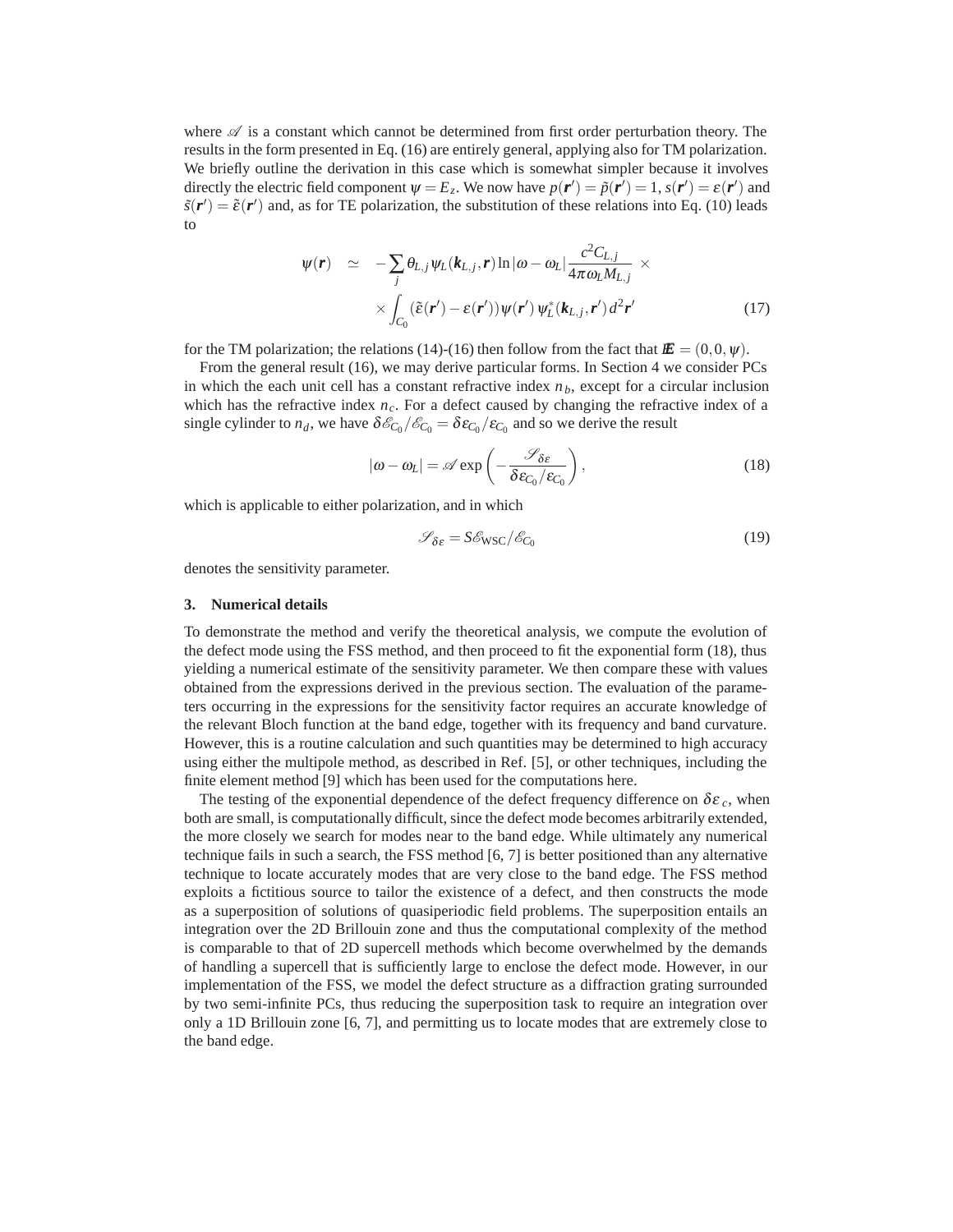

Fig. 2. For a square rod-type PC with  $n_b = 1$ ,  $n_c = 3$  and  $a/d = 0.3$  operated in TM polarization: (a) Band diagram showing the first two band gaps. (b) Evolution of the defect mode in each of the gaps with changing defect refractive index  $n_d$ . Thick, red curves show the defect mode frequency computed by the FSS method. The dashed black curves indicate analytic result (18), with prefactor  $\mathscr A$ , obtained as described in the text. The vertical dashed lines indicate the refractive index *nc* of unperturbed cylinders, while the horizontal dashed lines show the band gap edges. The dotted blue curves are for other defect modes.



Fig. 3. Band diagrams for the hexagonal lattices for (a) TM polarization in a rod-type PC with  $n_b = 1$ ,  $n_c = 3$ , and  $a/d = 0.2$ , and (b) TE polarization in a hole-type PC with  $n_b = 3$ ,  $n_c = 1$ , and  $a/d = 0.2$ .

#### **4. Defect modes**

In this section, we demonstrate and validate the theory by studying the evolution of defect modes constructed by varying the refractive index of a single cylinder in both rod-type and holetype PCs, for both square and hexagonal lattices. We compute the sensitivity parameter  $\mathscr{S}_{\text{asymp}}$ from the asymptotic analysis (19) and then compare this with the estimate  $\mathscr{S}_{\text{FSS}}$  obtained by fitting the evolution curve obtained from the FSS calculations to the model  $\ln|\tilde{\omega} - \tilde{\omega}_L|$ ln  $\mathscr{A}_{\text{FSS}} - \varepsilon_{C_0} \mathscr{S}_{\text{FSS}} / \delta \varepsilon$  in the vicinity of the band edges (10<sup>-6</sup> <  $|\tilde{\omega} - \tilde{\omega}_L|$  < 10<sup>-3</sup>). From this least squares fit, we determine values for the parameters  $\mathcal{A}_{\text{FSS}}$  and  $\mathcal{S}_{\text{FSS}}$ .

We begin with a square symmetric rod-type PC operated in TM polarized light, with the refractive index and radius of the unperturbed cylinders being  $n_c = 3.0$  and  $a/d = 0.3$ , and with a background refractive index of  $n_b = 1$ . Fig. 2 (a) shows the band diagram which has band gaps for  $\tilde{\omega} \equiv \omega d/(2\pi c) = d/\lambda \in [0.265265, 0.334947]$  and  $\tilde{\omega} \in [0.468027, 0.562353]$ . In Fig. 2 (b) we show the evolution of a defect mode, in each of the first and second band gaps, generated by varying the refractive index  $(n_d)$  of the single defect cylinder. For  $n_d > n_c$  in the second band gap, there are two additional defect modes indicated in blue. These originate at a higher band edge and are not considered in our analysis.

The dashed black curves in Fig. 2 (b) indicate the analytic result (18), with  $\mathscr{A} = \mathscr{A}_{\text{FSS}}$  and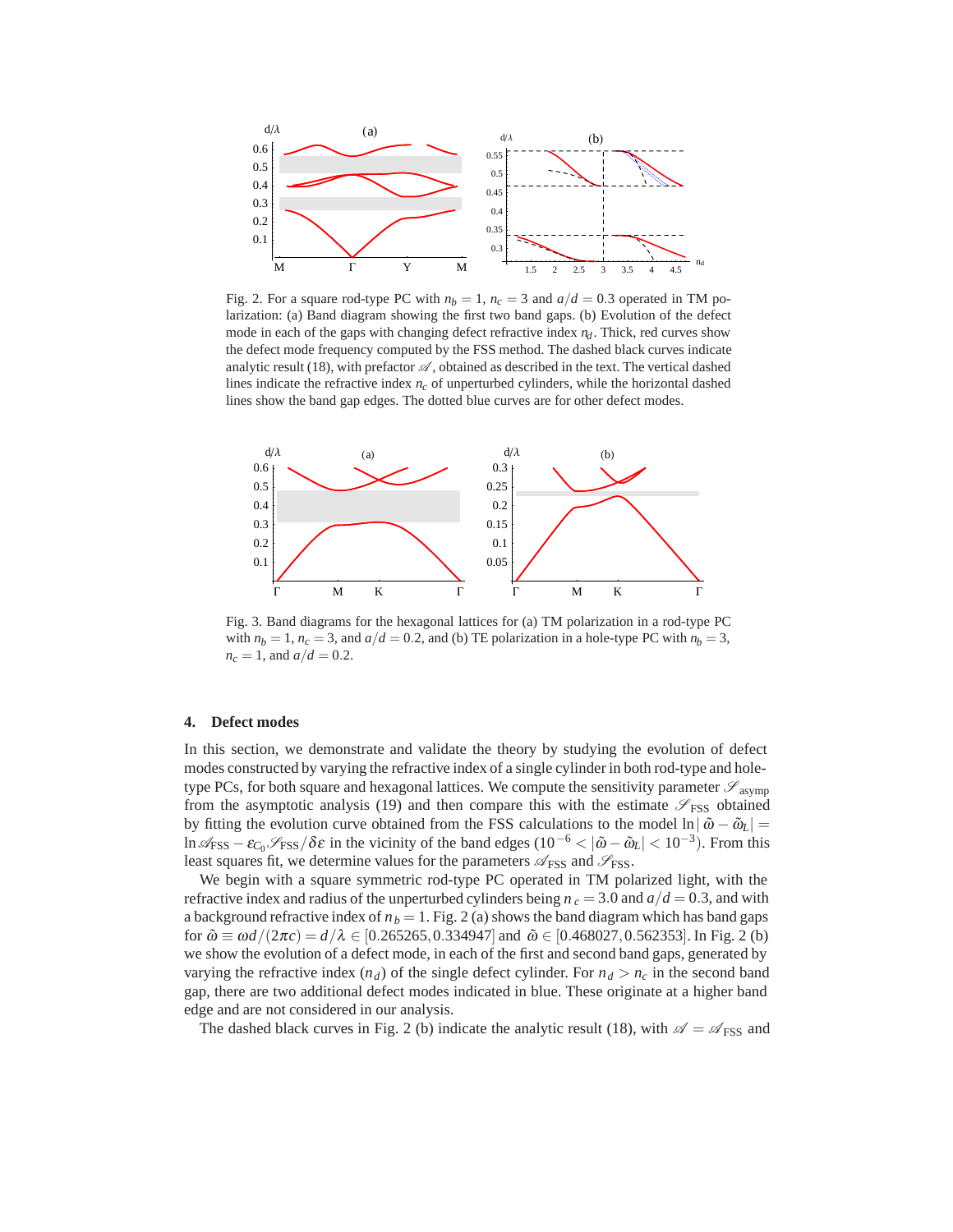$\mathscr{S} = \mathscr{S}_{\text{FSS}}$ , while the red curves display the results of the FSS calculations. Note the excellent agreement between the numerical and analytic results for frequencies close to the band edge, where the analytic result is valid. Note also the excellent agreement between the analytic (*S*asymp) and fitted (*S*FSS) values of the sensitivity parameter, shown in Table 1, which confirm the validity of the asymptotic analytic method.

|                                                | $\tilde{\omega}_L$ | $\mathscr{A}_{\textrm{FSS}}$ |        | $\varepsilon_{C_0}$ $\mathscr{S}_{\text{FSS}}$ $\varepsilon_{C_0}$ $\mathscr{S}_{\text{asymp}}$ | $\mathcal{S}_{asymp} - \mathcal{S}_{FSS}$<br>$\overline{\mathscr{S}_{\rm FSS}}$ |
|------------------------------------------------|--------------------|------------------------------|--------|-------------------------------------------------------------------------------------------------|---------------------------------------------------------------------------------|
| Gap 1—Lower edge   0.265265 0.34303            |                    |                              | 13.379 | 13.254                                                                                          | $-0.00933$                                                                      |
| Gap 1—Upper edge $\vert 0.334947 \vert 1.6665$ |                    |                              | 23.714 | 23.84                                                                                           | 0.00533                                                                         |
| Gap 2—Lower edge   0.468027 0.075919           |                    |                              | 3.2539 | 3.1949                                                                                          | $-0.0181$                                                                       |
| Gap 2—Upper edge $(0.562353 \quad 2.6668)$     |                    |                              | 20.722 | 19.819                                                                                          | $-0.0436$                                                                       |

Table 1. Overview of the results for the structure in Fig. 2. For the four lowest band edges we show the normalized frequency, the model fit parameters  $\mathcal{A}_{\text{FSS}}$  and  $\mathcal{S}_{\text{FSS}}$ , the analytic value *S*asymp, and the relative difference between the latter.

The next example is for hexagonal lattices, for which we consider both rod-type structures in TM  $(E_{\parallel})$  polarization, and hole type structures in TE  $(H_{\parallel})$  polarization. The geometry for TM polarization comprises rods of refractive index  $n_c = 3$  and normalized radius  $a/d = 0.2$  in a background of refractive index  $n_b = 1$ , while for the TE polarization, we invert the lattice so that  $n_c = 1$ ,  $n_b = 3$ , preserving the value of  $a/d = 0.2$ . Fig. 3 shows band diagrams for (a) TM and (b) TE polarizations, which respectively exhibit band gaps for  $\tilde{\omega} \in [0.31312, 0.480299]$  and  $\tilde{\omega} \in [0.225553, 0.237806]$ , respectively. Fig. 4(a) is similar to Fig. 2(b), but is for the hexagonal rod type lattice with TM polarization. To show the quality of the agreement between the analytic results and numerics we show in Fig. 4(b) the same results (for  $n_d > n_c$ ) on a logarithmic vertical scale: the curves overlap for a normalized frequency difference (off the band edge) of more than 4 orders of magnitude. Figs 2(c) and (d) are similar, but refer to the hole-type lattice with TE polarization. We only show data for  $n_d > n_c$  since for  $n_d < n_c$  we could not accurately find the defect mode numerically (see the discussion below). Note again the excellent agreement between the analytic and numerical results. This agreement is further illustrated in Table 2, in which the data is presented as in Table 1: in all cases the agreement between  $\mathscr{S}_{\text{FSS}}$  and  $\mathscr{S}_{\text{asymp}}$ is much better than 1% for all cases in Table 2.

|                                           | $\tilde{V}_L$ | $\mathscr{A}_{\textrm{FSS}}$ | $\mathcal{E}_{C_0}$ $\mathcal{S}_{\text{FSS}}$ $\mathcal{E}_{C_0}$ $\mathcal{S}_{\text{asymp}}$ | $\frac{\mathcal{S}_{\text{asymp}}-\mathcal{S}_{\text{FSS}}}{\mathcal{S}_{\text{FSS}}}$ |
|-------------------------------------------|---------------|------------------------------|-------------------------------------------------------------------------------------------------|----------------------------------------------------------------------------------------|
| TM: Lower edge   0.313183 0.14635 6.9536  |               |                              | 6.9319                                                                                          | $-0.00312$                                                                             |
| TM: Upper edge   0.480299 0.76399 16.846  |               |                              | 16.862                                                                                          | 0.000973                                                                               |
| TE: Lower edge $\vert$ 0.225548 –         |               |                              | 923.96                                                                                          |                                                                                        |
| TE: Upper edge   0.237806 0.011883 18.553 |               |                              | 18.506                                                                                          | $-0.00255$                                                                             |

Table 2. Similar to Table 1, but for the lowest band gap of the hexagonal lattices from Fig. 4 for TE and TM polarization.

Table 2 shows why we could not find defect modes in TE polarization for  $n_d < n_c$  using the FSS method: the computed value of the sensitivity  $\varepsilon_{C_0}$   $\mathscr{S}_{\text{asymp}} \approx 900$ , implying that the defect modes are extremely close to the band edge, and thus difficult to locate. In turn, the origin of this high sensitivity can be seen from Fig. 5 which shows the normalized electric energy distribution  $f(\mathbf{r}) = \varepsilon \|\mathbf{E}(\mathbf{r})\|^2/\mathscr{E}_{\text{WSC}}$ , so that  $\int_{\text{WSC}} f(\mathbf{r}) d^2 \mathbf{r} = 1$ . Figs 5(a) and 5(b) show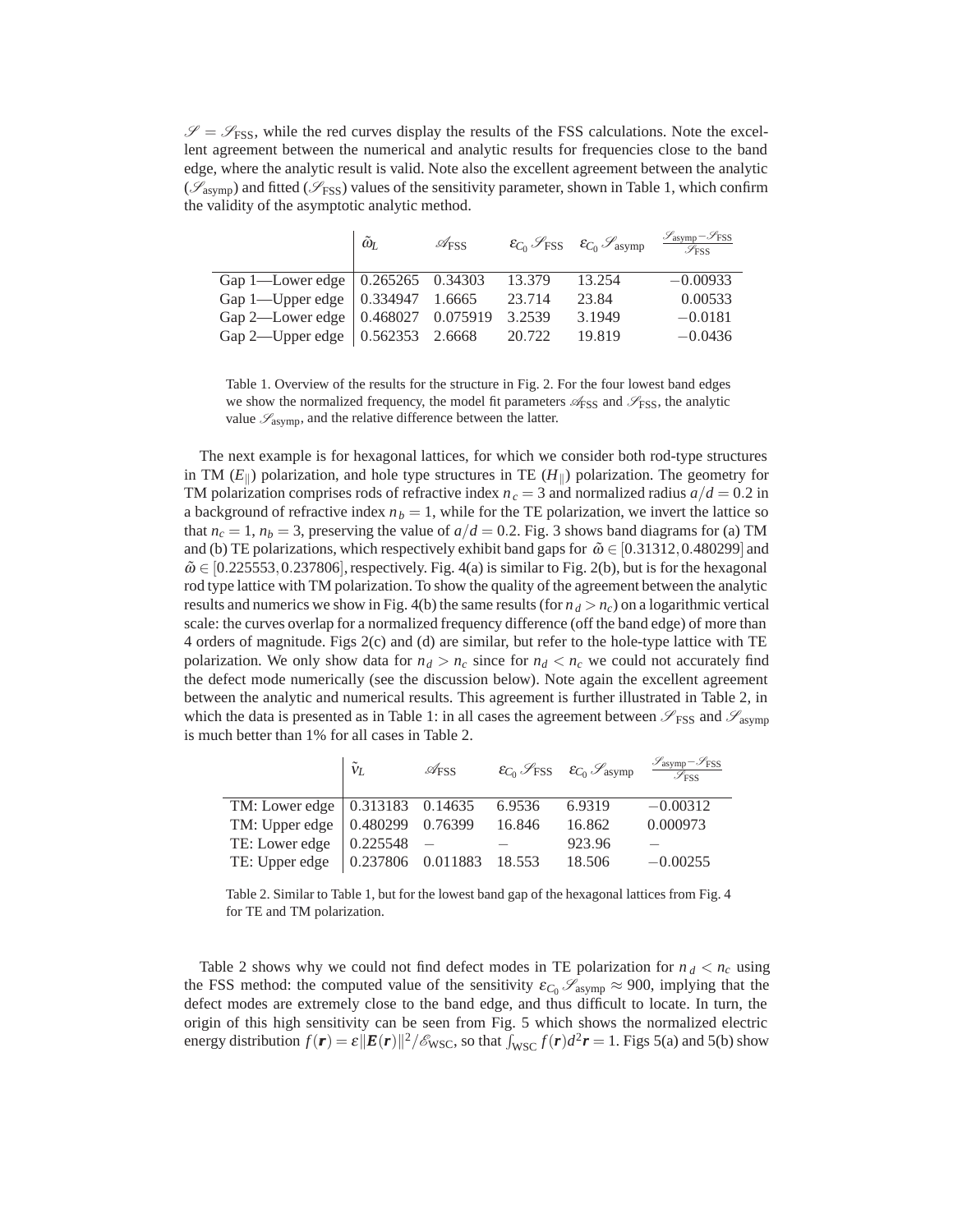

Fig. 4. (a) Similar to Fig. 2(b), but for a hexagonal lattice with TM polarization in a rod type structure. (b) Replotting of the data in (a) showing  $|\tilde{\omega} - \tilde{\omega}_L|$  for  $n_d > n_c$  for both the numerical (red dots) and the analytic (curve) results. Panels (c) and (d) are similar to (a) and (b) respectively, but for TE polarization and a hole-type structure.

contour maps of the normalized electric energy distribution (on a base 10 logarithmic scale) for the bulk mode, respectively at the lower and upper edge of the first band gap, while Figs 5(c) and 5(d) respectively show horizontal and vertical sections through the centre of the defect for modes at the lower (red) and upper (blue) edge of the band gap. Clearly evident from these is the very low energy density within the cylindrical inclusion for the mode at the lower edge of the band gap, thereby explaining the very high sensitivity factor (19).

## **5. Discussion and conclusion**

The analytic results (15) and (16) indicate that for high-curvature bands (|*C*| small; "effective mass" *m*<sup>∗</sup> small), defect levels tend to remain close to the band edge. This is consistent with well known behaviour in solid state physics: for example, a shallow defect in a semiconductor can be described by a hydrogen atom model [10], in which the "ionization energy," the energy of the defect's ground state, is proportional to *m*∗.

The theoretical approach we have outlined has relied on ideas presented by Economou [4] for two-dimensional periodicity, but has presented them in a very general framework. Economou's discussion was in the context of the tight-binding model for the Schrödinger equation, whereas our treatment has been for the Helmholtz equation, with boundary conditions dependent on polarization. We have shown however that there is no requirement for employing a tight-binding model, and that the results may be cast in a polarization-independent form relying on two factors: the change in electric energy caused by a perturbation, and the density of states at the band edge. We stress that, although the numerical examples have concentrated on the case of defects introduced by changing a single cylinder in a periodic two-dimensional lattice, the results apply to defects caused by perturbing multiple cylinders in a localized region, and even to photonic crystals in which the dielectric constant and its perturbations are continuous functions of posi-